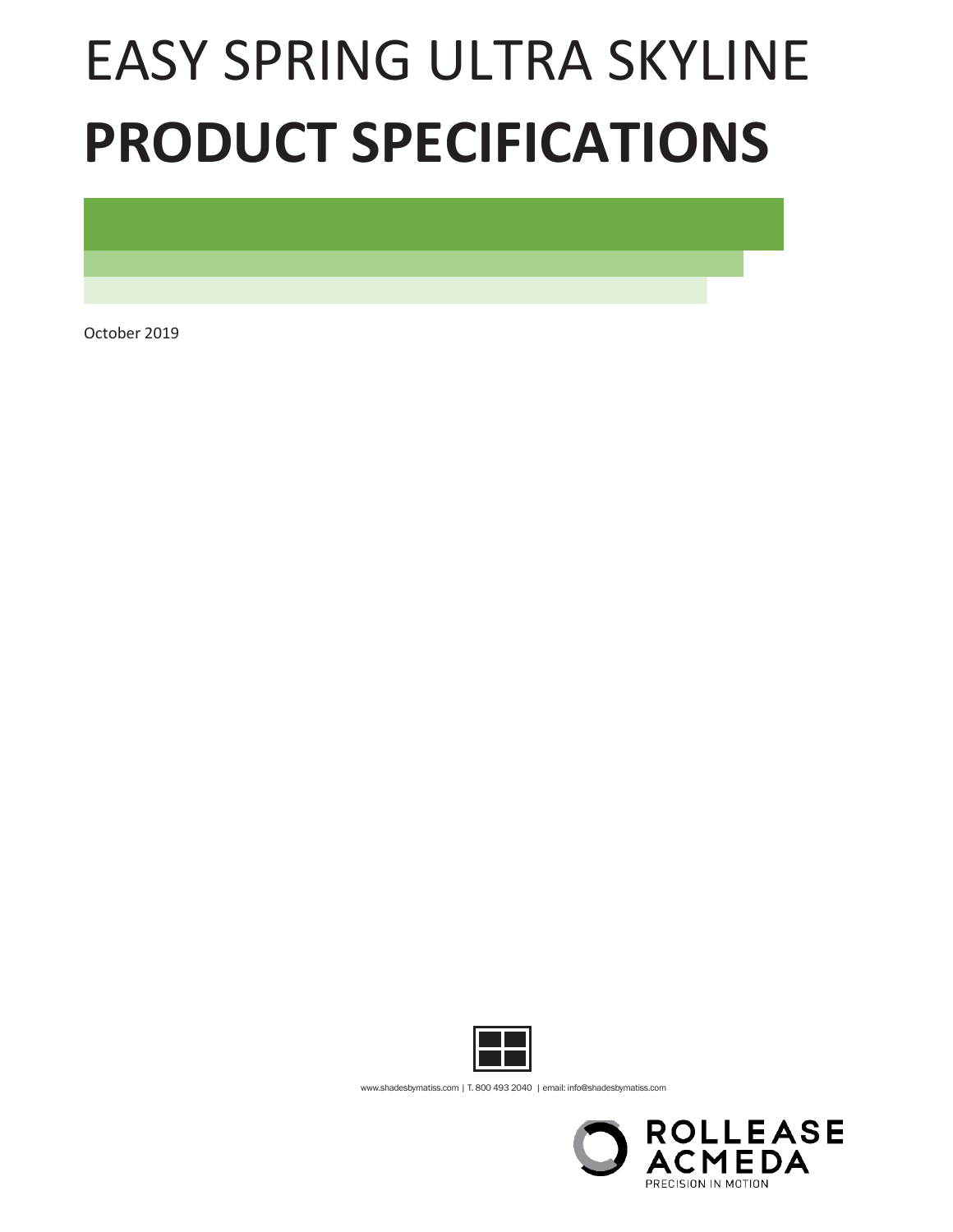# **CONTENTS**

| <b>SECTION NO.</b> | <b>DESCRIPTION</b>                                                                                                                                      | PAGE NO.                 |  |  |
|--------------------|---------------------------------------------------------------------------------------------------------------------------------------------------------|--------------------------|--|--|
|                    | <b>SECTION 1 - OVERVIEW</b>                                                                                                                             |                          |  |  |
|                    | PART A - GENERAL SCHEMATIC<br><b>PART B - SHADE OPERATION</b><br><b>PART C - SYSTEM OPTIONS</b>                                                         | 1.1<br>1.2<br>1.3        |  |  |
|                    | <b>SECTION 2 - SYSTEM SPECIFICATIONS</b>                                                                                                                | 2.1                      |  |  |
|                    | <b>PART A - LIFTING CAPACITY</b><br><b>PART B - SYSTEM CAPACITY</b><br><b>PART C - SPRING CAPACITY</b>                                                  | 2.1<br>2.1<br>2.2        |  |  |
|                    | <b>SECTION 3 - TEST SUMMARY</b><br><b>SECTION 4 - MATERIAL SPECIFICATIONS</b><br><b>SECTION 5 - WARRANTY</b><br><b>SECTION 6 - SPECIFICATION IMAGES</b> | 3.3<br>4.1<br>5.1<br>6.1 |  |  |
|                    | <b>PART A - DEDUCTIONS</b><br><b>PART B - ROLL DETAILS</b>                                                                                              | 6.1<br>6.2               |  |  |

#### **DISCLAIMER**

#### INTRODUCTION

This product specifications manual has been produced by Rollease Acmeda to supply the necessary information for safe and correct assembly and installation of this system.

#### DISCLAIMER

Rollease Acmeda has used reasonable care in preparing the information included in this document, but makes no representations or warranties as to the completeness or accuracy of the information. Information is supplied upon the condition that the persons receiving the information will make their own determination as to its suitability for their purposes prior to use. Rollease Acmeda assumes no liability whatsoever for any damages incurred by you resulting from errors in or omissions from the information included herein. Rollease Acmeda reserves the right to make changes without further notice to any products to improve reliability, function or design.

#### COPYRIGHT

COPYRIGHT © ROLLEASE ACMEDA

All rights reserved. No part of this document may be reproduced or utilized in any means, by any means, electronic or mechanical including photocopying, recordings, or by any information storage or retrieval system, without the express permission from Rollease Acmeda.



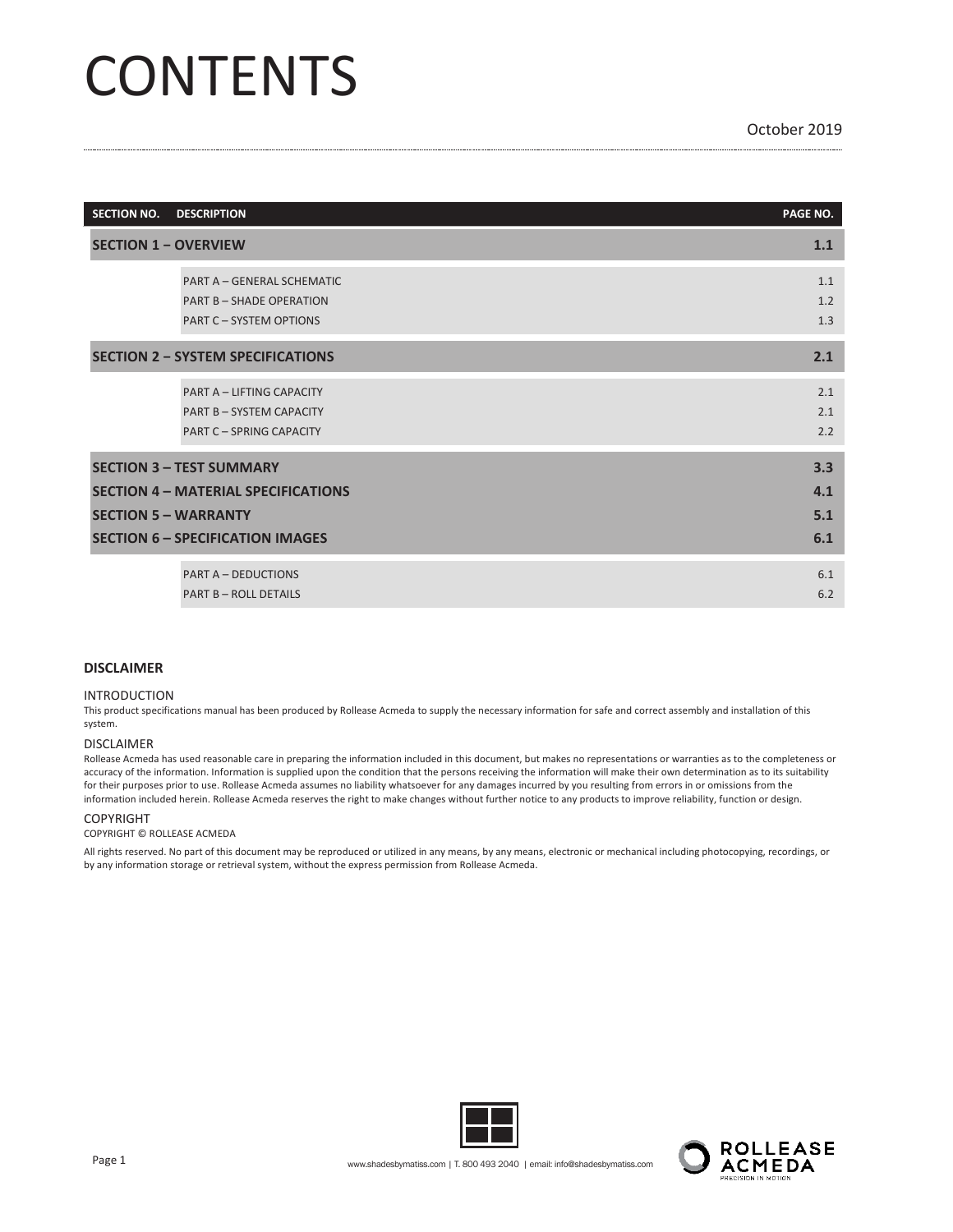#### **SECTION 1** − OVERVIEW

#### PART A – GENERAL SCHEMATIC

Our innovative Easy Spring Ultra Skyline roller system, offers a premium aesthetically pleasing and technologically advanced solution. Controlling the shades by independent spring mechanism, raising and lowering shades to your preferred location, with one simple touch.





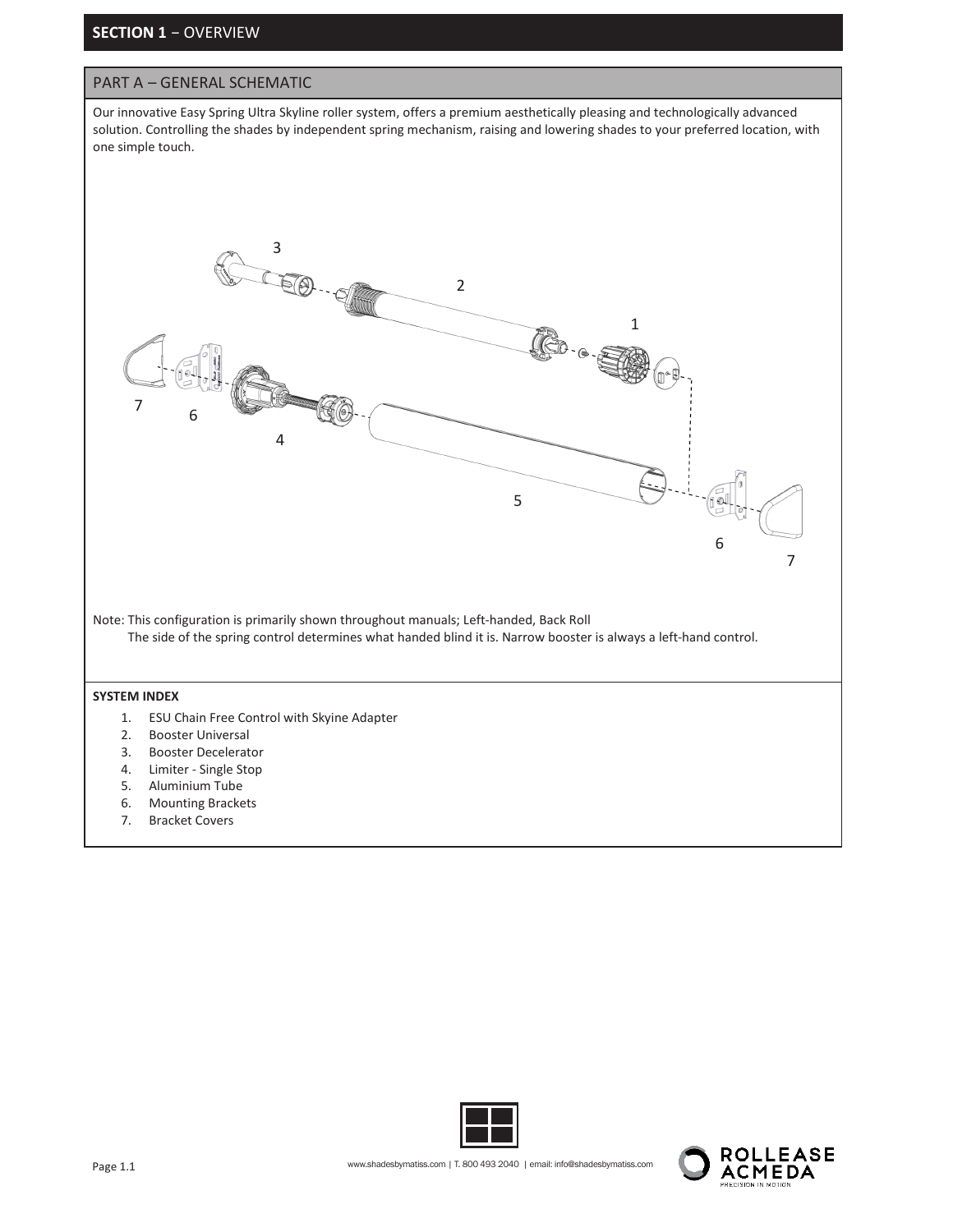



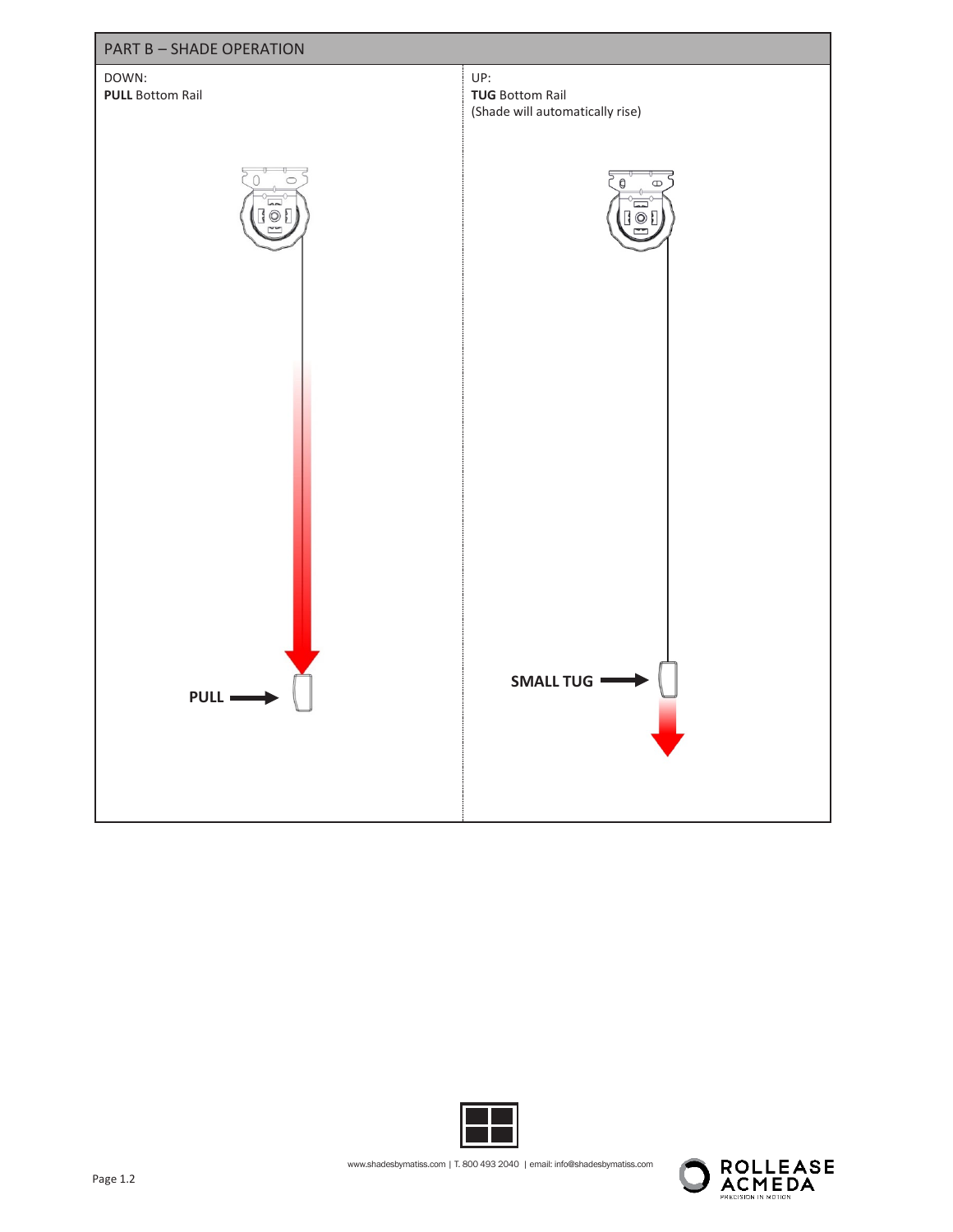#### **TUBE OPTIONS**

1.5"



| <b>1.5" BRACKET ADD ONS</b>              |              |  |  |  |  |
|------------------------------------------|--------------|--|--|--|--|
| ROUND CASSETTE                           | LINK SYSTEMS |  |  |  |  |
| NOTE: CASSETTE 100/120 BRACKETS REQUIRED |              |  |  |  |  |

| <b>SYSTEM OPTIONS</b> |            |  |  |  |  |
|-----------------------|------------|--|--|--|--|
| <b>IDLER PIN</b>      | RB09 IDLER |  |  |  |  |
|                       |            |  |  |  |  |

| <b>COLOR RANGE</b> |  |  |
|--------------------|--|--|
| pure white<br>069  |  |  |



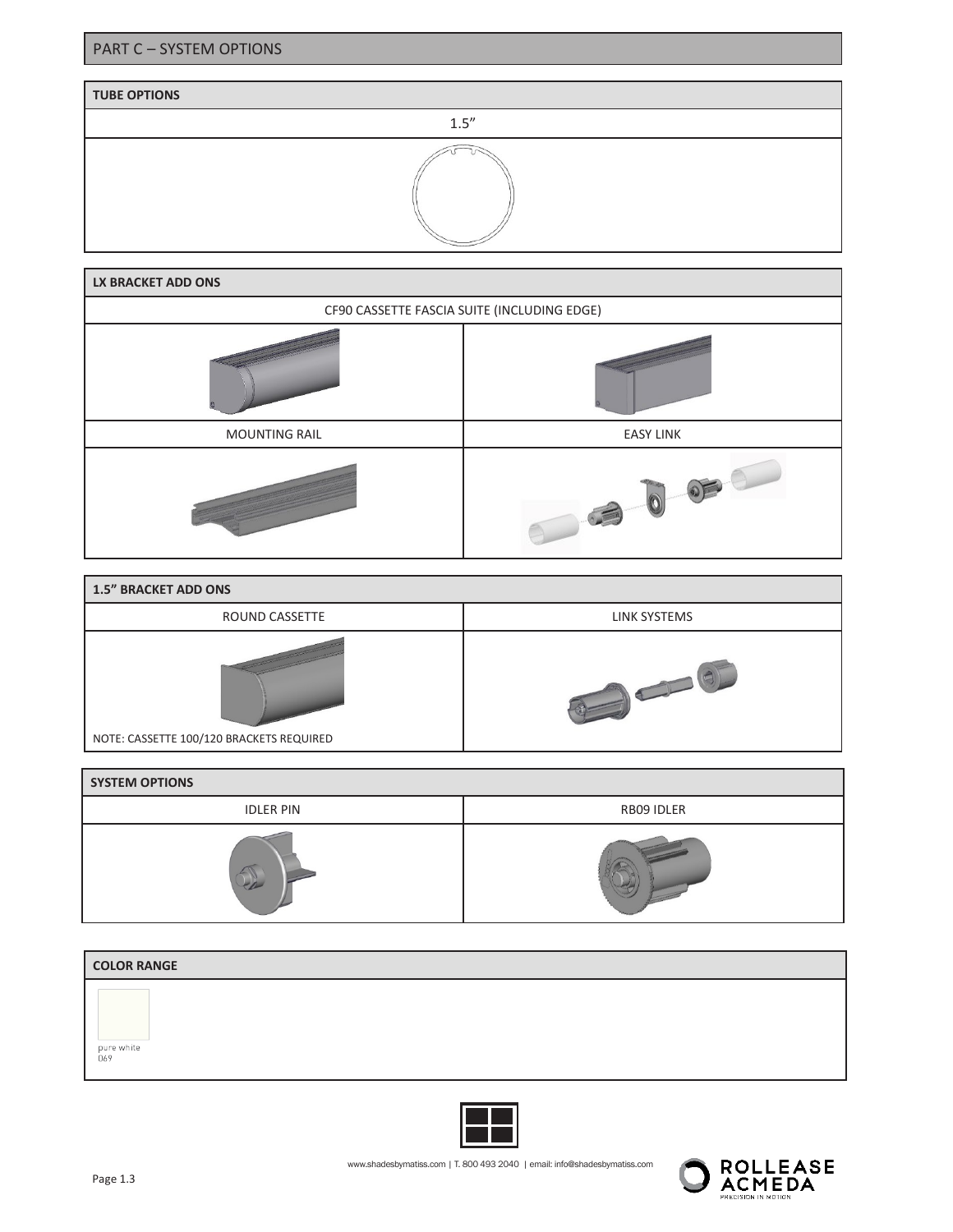**SECTION 2** − SYSTEM SPECIFICATIONS

PART A – LIFTING CAPACITY

|                 |                                         |                                           | <b>BOOSTER</b>                             |                                                |
|-----------------|-----------------------------------------|-------------------------------------------|--------------------------------------------|------------------------------------------------|
| <b>TUBE</b>     | <b>SHORT</b><br>0.46 Nm<br>0.34 ft. Lbs | <b>LIGHT</b><br>$0.60$ Nm<br>0.44 ft. Lbs | <b>STANDARD</b><br>1.09 Nm<br>0.80 ft. Lbs | <b>HEAVY DUTY</b><br>1.77 Nm<br>$1.30$ ft. Lbs |
| <b>1 % INCH</b> | 1.7 <sub>kg</sub><br>$(3.70$ lbs)       | 2.4 kg<br>$(5.24$ lbs)                    | 4.8 kg<br>$(10.69$ lbs)                    | <b>NA</b>                                      |

#### PART B – SYSTEM CAPACITY

#### **D30 Medium Weight Bar (No Ballast) | 420 GSM (12.39 oz/yd2 ) | Thickness 0.55mm (0.022")**





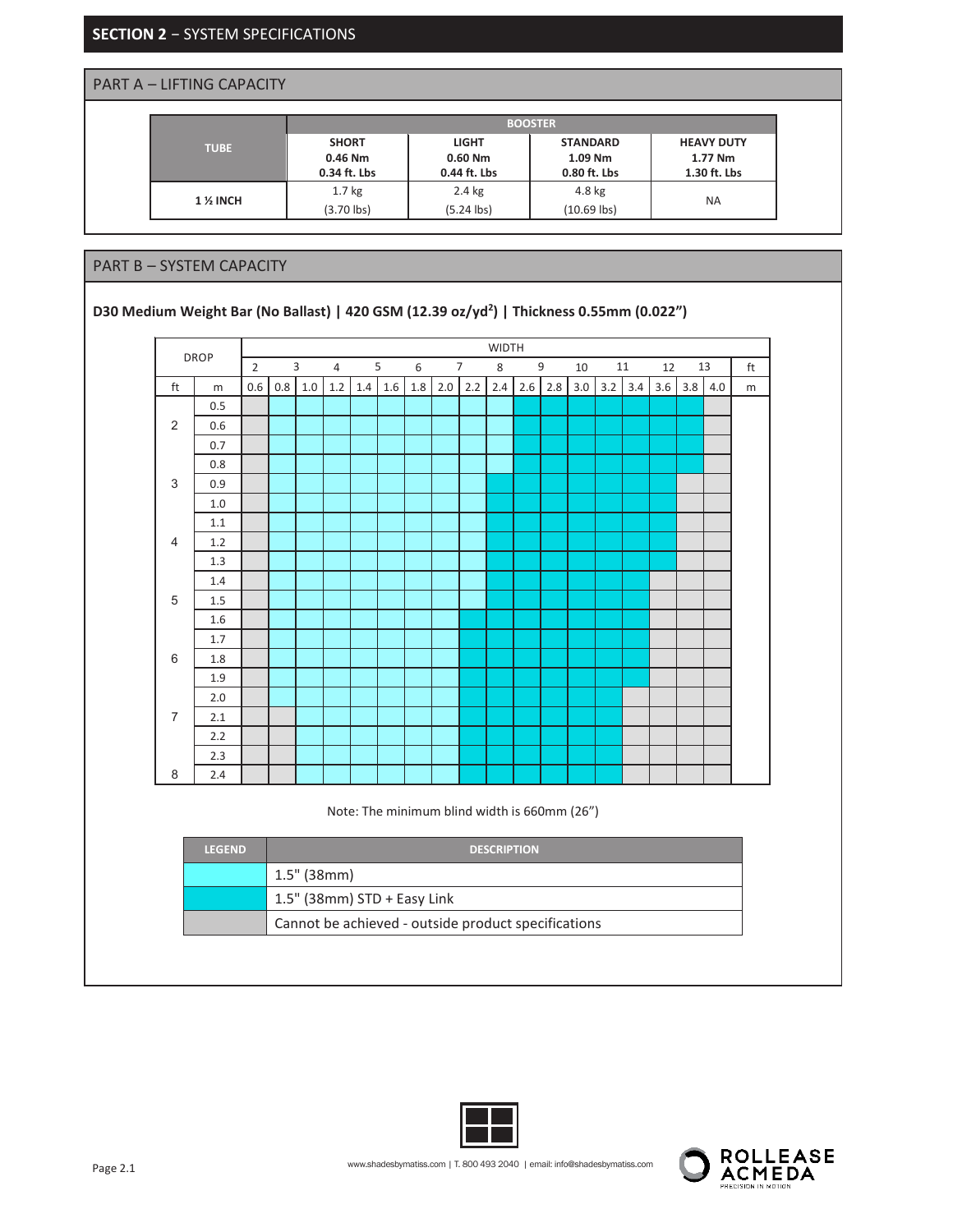#### PART C – SPRING CAPACITY

#### **1.5" (38mm) TUBE – D30 Medium Weight Bar (No Ballast) 420 GSM (12.39 oz/yd2 ) | Thickness 0.55mm (0.022")**

|                | <b>DROP</b> | <b>WIDTH</b>   |     |     |     |     |     |     |     |                 |     |     |     |     |     |     |     |     |     |            |
|----------------|-------------|----------------|-----|-----|-----|-----|-----|-----|-----|-----------------|-----|-----|-----|-----|-----|-----|-----|-----|-----|------------|
|                |             | $\overline{2}$ |     | 3   | 4   |     | 5   | 6   |     | $\overline{7}$  | 8   | 9   |     | 10  |     | 11  | 12  |     | 13  | ft         |
| ft             | m           | 0.6            | 0.8 | 1.0 | 1.2 | 1.4 | 1.6 | 1.8 | 2.0 | 2.2             | 2.4 | 2.6 | 2.8 | 3.0 | 3.2 | 3.4 | 3.6 | 3.8 | 4.0 | m          |
|                | 0.5         |                | 11  | 14  | 15  | 16  | 17  | 18  | 18  | 19              | 11  | 12  | 12  | 13  | 13  | 14  | 14  | 15  |     |            |
| $\overline{2}$ | 0.6         |                | 11  | 14  | 15  | 16  | 17  | 18  | 19  | 20              | 11  | 12  | 12  | 13  | 13  | 14  | 14  | 15  |     |            |
|                | 0.7         |                | 11  | 14  | 15  | 16  | 17  | 18  | 19  | 20              | 11  | 12  | 13  | 13  | 14  | 14  | 15  | 15  |     |            |
|                | 0.8         |                | 11  | 14  | 15  | 16  | 17  | 18  | 19  | 20              | 11  | 12  | 13  | 13  | 14  | 14  | 15  | 15  |     |            |
| 3              | 0.9         |                | 11  | 14  | 15  | 17  | 18  | 19  | 20  | 11              | 12  | 13  | 13  | 14  | 14  | 15  | 15  |     |     |            |
|                | 1.0         |                | 11  | 14  | 15  | 17  | 18  | 19  | 20  | 11              | 12  | 13  | 13  | 14  | 14  | 15  | 16  |     |     |            |
|                | 1.1         |                | 11  | 15  | 15  | 17  | 18  | 19  | 20  | 11              | 12  | 13  | 14  | 14  | 15  | 15  | 16  |     |     |            |
| $\overline{4}$ | 1.2         |                | 11  | 15  | 16  | 17  | 18  | 19  | 20  | 11              | 13  | 13  | 14  | 14  | 15  | 16  | 16  |     |     |            |
|                | 1.3         |                | 11  | 15  | 16  | 18  | 19  | 20  | 21  | 11              | 13  | 13  | 14  | 15  | 15  | 16  | 17  |     |     |            |
|                | 1.4         |                | 12  | 15  | 17  | 18  | 19  | 20  | 21  | 13 <sup>°</sup> | 13  | 14  | 14  | 15  | 16  | 16  |     |     |     | Open Blind |
| 5              | 1.5         |                | 12  | 15  | 17  | 18  | 19  | 20  | 22  | 13              | 13  | 14  | 15  | 15  | 16  | 17  |     |     |     |            |
|                | 1.6         |                | 12  | 16  | 17  | 18  | 19  | 21  | 22  | 13              | 14  | 14  | 15  | 16  | 16  | 17  |     |     |     |            |
|                | 1.7         |                | 12  | 16  | 17  | 19  | 20  | 21  | 22  | 13              | 14  | 15  | 15  | 16  | 17  | 17  |     |     |     |            |
| 6              | 1.8         |                | 12  | 16  | 18  | 19  | 20  | 21  | 23  | 13              | 14  | 15  | 16  | 16  | 17  | 18  |     |     |     |            |
|                | 1.9         |                | 12  | 17  | 18  | 19  | 20  | 22  | 13  | 14              | 14  | 15  | 16  | 17  | 17  | 18  |     |     |     |            |
|                | 2.0         |                | 12  | 17  | 18  | 19  | 21  | 22  | 13  | 14              | 15  | 15  | 16  | 17  | 18  |     |     |     |     |            |
| $\overline{7}$ | 2.1         |                |     | 17  | 18  | 20  | 21  | 23  | 13  | 14              | 15  | 16  | 17  | 17  | 18  |     |     |     |     |            |
|                | 2.2         |                |     | 17  | 19  | 20  | 21  | 23  | 14  | 14              | 15  | 16  | 17  | 18  | 18  |     |     |     |     |            |
|                | 2.3         |                |     | 17  | 19  | 20  | 22  | 23  | 14  | 15              | 16  | 16  | 17  | 18  | 19  |     |     |     |     |            |
| 8              | 2.4         |                |     | 18  | 19  | 21  | 22  | 24  | 14  | 15              | 16  | 17  | 18  | 18  | 19  |     |     |     |     |            |

Note: The minimum blind width is 660mm (26")

| <b>LEGEND</b> | <b>DESCRIPTION</b>                                  | <b>COLOR</b>          |
|---------------|-----------------------------------------------------|-----------------------|
|               | <b>RB12 Universal Booster - Short</b>               | PI <del>™</del><br>ĮE |
|               | RB12 Universal Booster - Light                      |                       |
|               | <b>RB12 Universal Booster - Standard</b>            | ⊪≊                    |
|               | RB12 Universal Booster - Standard with Easy Link    | ⊪≊                    |
|               | Cannot be achieved - outside product specifications |                       |

NOTE: The above charts are indicative only. Due to variances in fabric weights, weight bar weights, addition of ballast and friction the optimum number of pre-turns will vary shade to shade. For more accurate information please refer to the pre-rotation document.



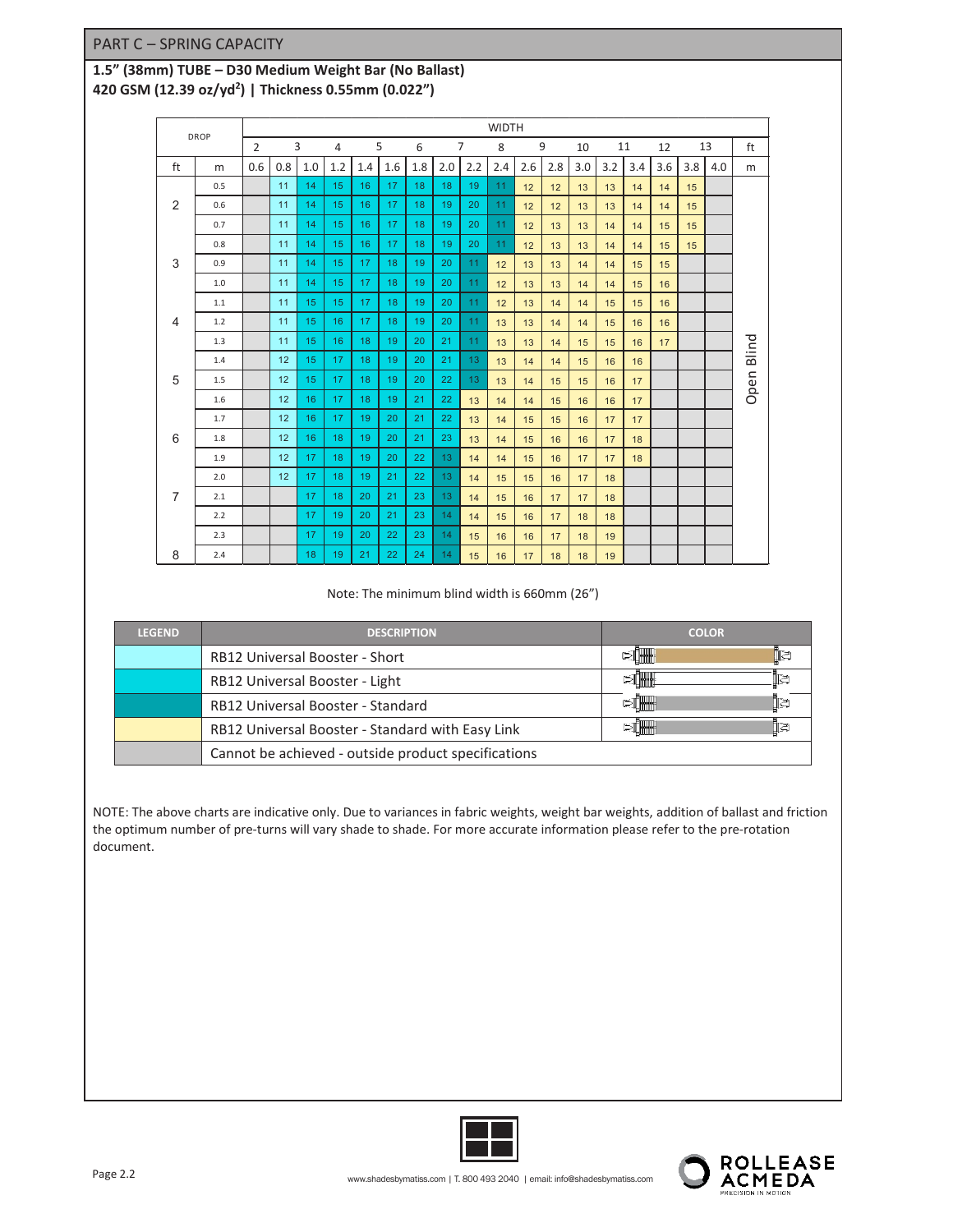### **SECTION 3** – TEST SUMMARY

**CYCLES PASSED:** 7,000

#### TEST – CYCLE

| <b>TEST DESCRIPTION:</b> | <b>BOOSTER UNIVERSAL</b> | <b>TEST REPORT NUMBER:</b>    | TR-2015028                                                                              |
|--------------------------|--------------------------|-------------------------------|-----------------------------------------------------------------------------------------|
| <b>CONTROL:</b>          | Spring                   | <b>TORQUE:</b>                | SHORT 0.46 Nm (0.34 ft. Lbs)                                                            |
| <b>CYCLES PASSED:</b>    | 6,000                    |                               | LIGHT 0.60 Nm (0.44 ft. Lbs)<br>STD 1.09 Nm (0.80 ft. Lbs)<br>HD 1.77 Nm (1.30 ft. Lbs) |
|                          |                          |                               |                                                                                         |
| <b>TEST DESCRIPTION:</b> | <b>PRETENSION</b>        | <b>TEST REPORT NUMBER:</b>    | TR-2015011                                                                              |
| <b>CONTROL:</b>          | Spring                   | <b>Pretension adjustment:</b> | Every 1,000 cycles                                                                      |
| <b>CYCLES PASSED:</b>    | 10,000                   | <b>TORQUE:</b>                | 2.4 Nm (1.77 ft. Lbs)                                                                   |
|                          |                          |                               |                                                                                         |
| <b>TEST DESCRIPTION:</b> | <b>POSITION STOP</b>     | <b>TEST REPORT NUMBER:</b>    | TR-2015016                                                                              |
| <b>CONTROL:</b>          | <b>NA</b>                | Stop positions:               | 6                                                                                       |

| CYCLES PASSED:   10,000                      |                                         | <b>TORQUE:</b> $\vert$ 1.5 Nm (1.1 ft. Lbs) |
|----------------------------------------------|-----------------------------------------|---------------------------------------------|
|                                              |                                         |                                             |
| <b>TEST DESCRIPTION: I UNIVERSAL LIMITER</b> | <b>TEST REPORT NUMBER:   TR-2017003</b> |                                             |
| <b>CONTROL:</b>   LH Top Stop                |                                         | <b>TORQUE:</b>   $2.8$ Nm $(2.1$ ft. Lbs)   |

|                        | <b>TEST DESCRIPTION: I UNIVERSAL LIMITER</b> | <b>TEST REPORT NUMBER:   TR-2017003</b> |                                       |
|------------------------|----------------------------------------------|-----------------------------------------|---------------------------------------|
|                        | <b>CONTROL:</b> RH Top Stop                  |                                         | <b>TORQUE:</b>   2.8 Nm (2.1 ft. Lbs) |
| CYCLES PASSED:   7,000 |                                              |                                         |                                       |



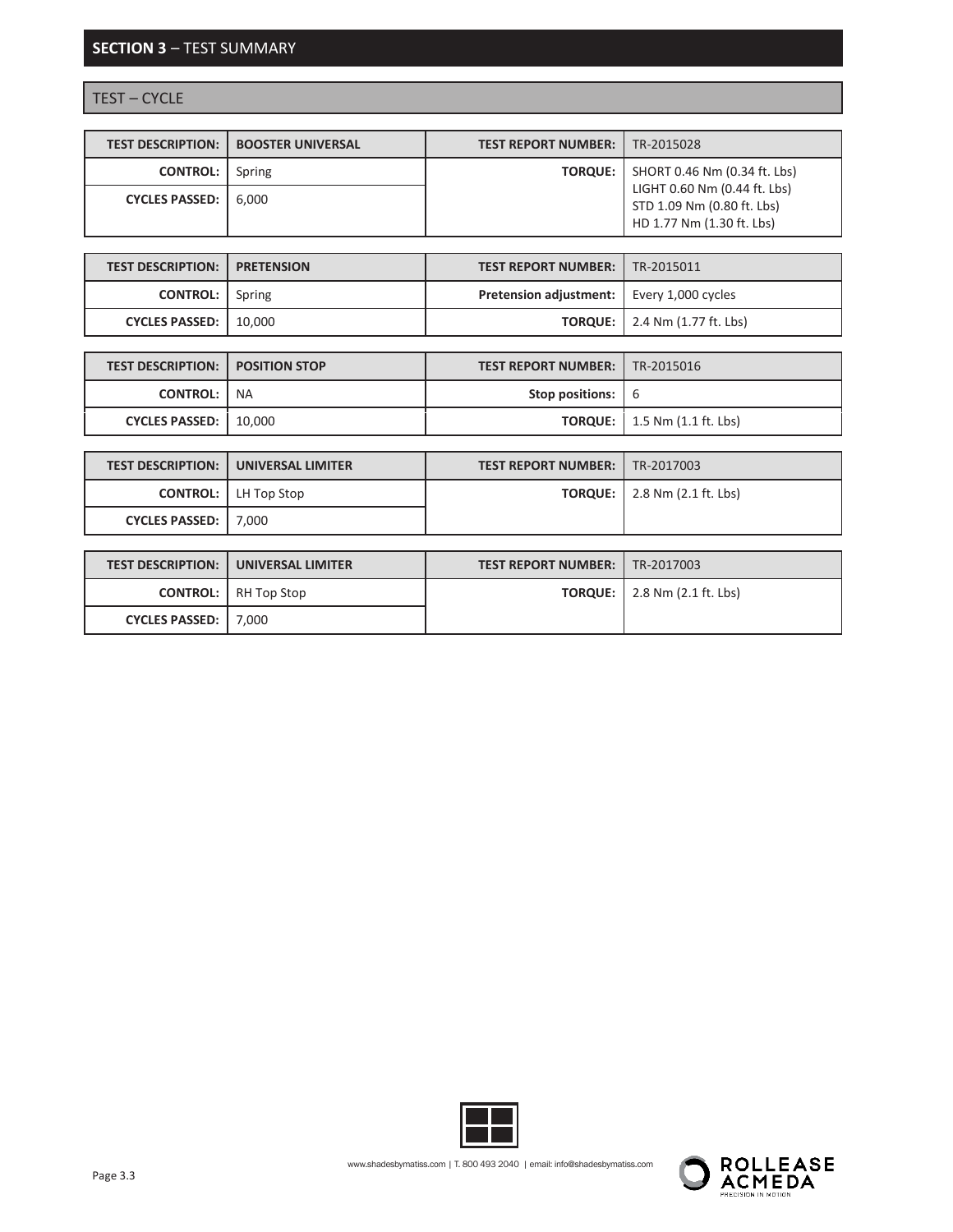## **SECTION 4** – MATERIAL SPECIFICATIONS

| <b>PART NUMBER</b>         | <b>PRODUCT</b>                                        | <b>MATERIAL</b>                                 | <b>METAL FINISHES</b> |
|----------------------------|-------------------------------------------------------|-------------------------------------------------|-----------------------|
| RB12-450X-XXXXXX           | <b>BOOSTER UNIVERSAL</b>                              | ABS/PC, POM, NYLON, SPRING<br>STEEL, MILD STEEL |                       |
| RB12-2503-XXX140           | SINGLE STOP LIMITER LX BRACKET SET                    | <b>MILD STEEL</b>                               |                       |
| RB12-6000-XXXXXX           | LIMITER - SINGLE STOP   UNIVERSAL                     | NYLON GF, POM, SPRING<br>STEEL, MILD STEEL      |                       |
| RB92-0404-311215           | T-SPLINE - SLIDE-ON                                   | <b>PVC</b>                                      |                       |
| HD31-0401-001XXX           | MULTI-PURPOSE DOUBLE SIDED TAPE                       | ۰                                               |                       |
| RB12-3240-069038           | ESU CHAIN FREE CONTROL WITH SKYINE ADAPTER            | PA, ABS/PC, STEEL                               |                       |
| RB88-2092-XXX001           | SLIMLINE SPRING CLIP BRACKET                          | <b>SPRING STEEL</b>                             |                       |
| HD82-1904-025010           | SELF TAPPING SCREWS   PHILIPS COUNTER SUNK HEAD       | <b>ALLOY STEEL</b>                              |                       |
| RB12-2501-XXX138           | SINGLE STOP LIMITER 1.5" BRACKET SET                  | <b>MILD STEEL</b>                               |                       |
| RB12-2502-XXX138           | BRACKET SINGLE STOP LIMITER 1.5" CASSETTE BRACKET SET | <b>MILD STEEL</b>                               |                       |
| <b>SLBCW</b>               | STANDARD BRACKET COVER 1.5" XX                        | ABS                                             |                       |
| RTEA-4T05-XXX580/RTEA-4TXX | 1.5" TUBE + M/P TAPE                                  | <b>ALUMINUM</b>                                 |                       |
| SLPEV653W                  | SKYLINE PIN END   1.5"                                | SPRING STEEL, NYLON, HIPS                       |                       |
| SLPEHD53W                  | SKYLINE PIN END   HEAVY DUTY 1.5"                     | NYLON GF, SPRING STEEL                          |                       |



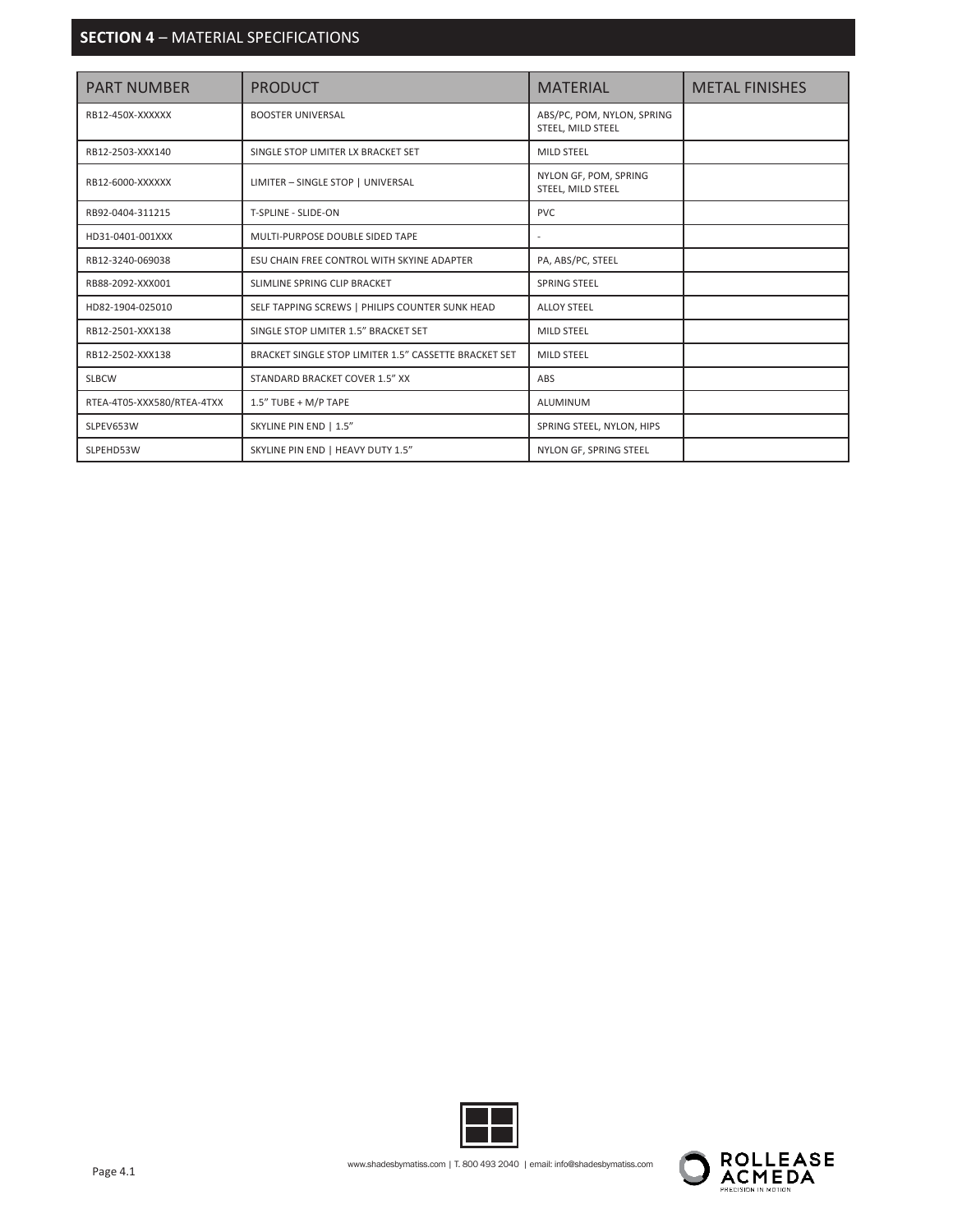### **SECTION 5** – WARRANTY

Rollease Acmeda provides a 5 year hardware warranty against defects to the original purchaser (the fabricator/manufacturer).

The hardware warranty is not to be transferred to the end consumer.

The hardware warranty is limited to the repair or resupply of defective hardware components to the fabricator/manufacturer only.

The hardware warranty is applicable to normal use.

The hardware warranty will not apply where the defect arises due to incorrect assembly and installation.

Retailers are obliged to supply consumers with their own warranty, if required, at the point of purchase.



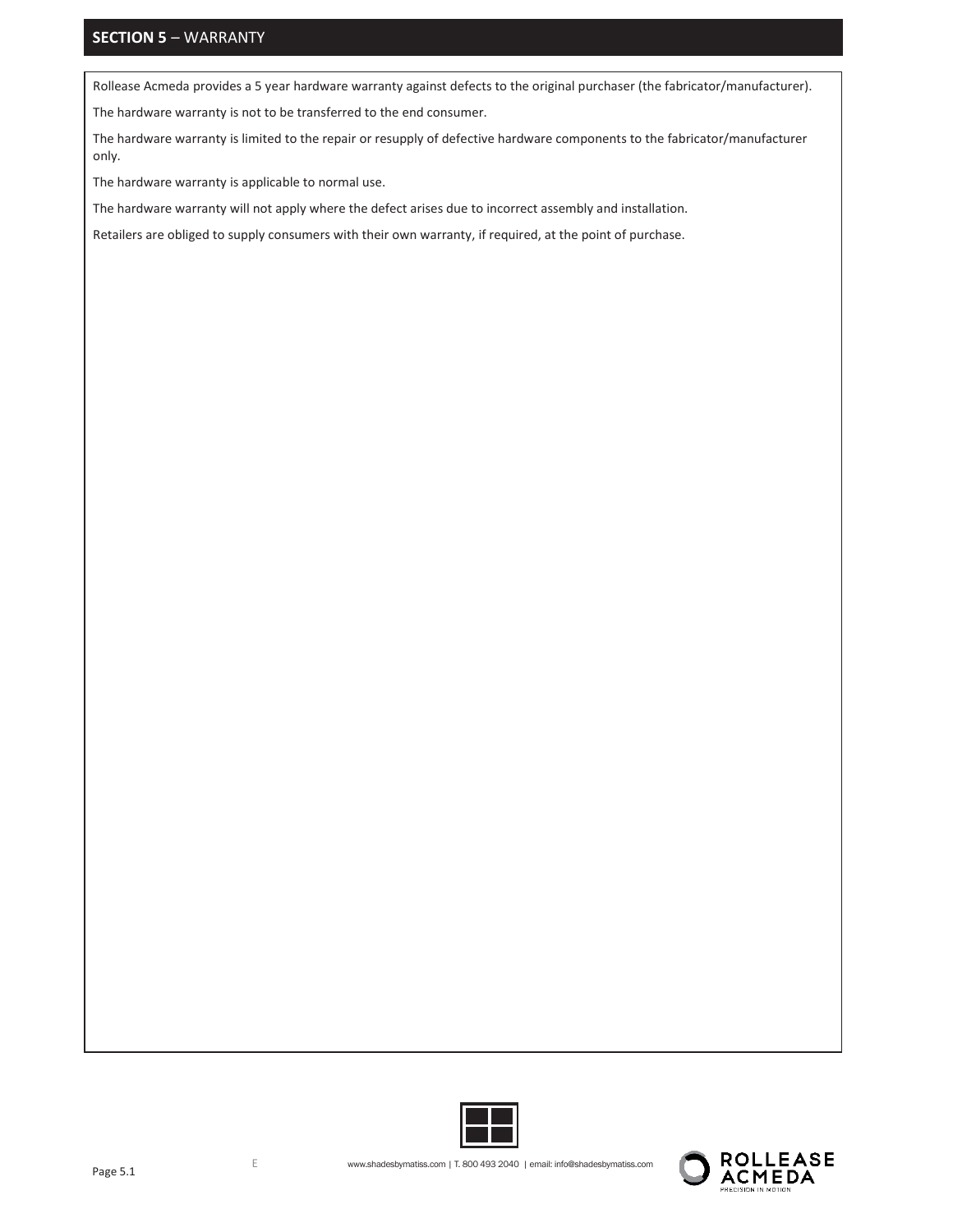#### **SECTION 6** – SPECIFICATION IMAGES

Please contact Rollease Acmeda: marketing@rolleaseacmeda.com to request electronic copies of the file listed below.

# PART A – DEDUCTIONS WIDTH (W) 60 (2.34") 70 (2.76") DROP<sub>(D)</sub> **LIMITER END TUBE/WEIGHTBAR/FABRIC WIDTH CONTROL END CONTROL END LIMITER END CONTROL TYPE** With Covers | WithOUT Covers | With Covers | WithOUT Covers VX/LX 17.5mm (0.69") 16.5mm (0.65") 19mm (0.75") 18mm (0.71") Skyline 18.5mm (0.73") 20mm (0.79") 20.5mm (0.81") CF 90 Cassette and the contract of the contract of the contract of the contract of the contract of the contract of the contract of the contract of the contract of the contract of the contract of the contract of the contrac

Cassette 100/120 17.5mm (0.69") 15.5mm (0.61") 21mm (0.83") 18mm (0.71")